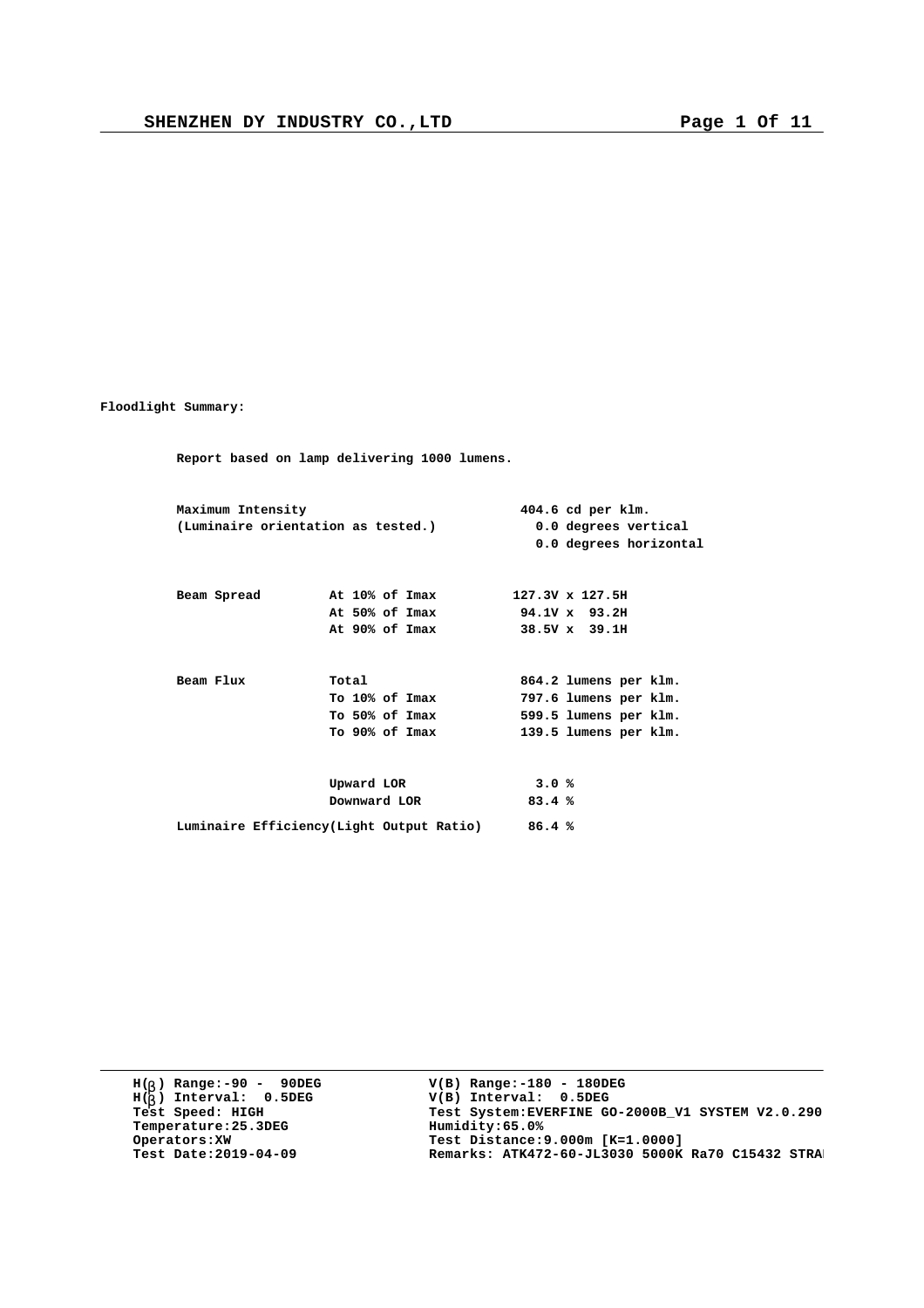|  | LUMINAIRE PHOTOMETRIC TEST REPORT |  |  |  |
|--|-----------------------------------|--|--|--|
|--|-----------------------------------|--|--|--|

| Test: U: 230.4V I: 0.2743A P: 60.23W PF: 0.9533 Lamp Flux: 12000x1 lm |       |                         |  |  |  |  |  |  |  |  |
|-----------------------------------------------------------------------|-------|-------------------------|--|--|--|--|--|--|--|--|
| NAME: ATK472                                                          | TYPE: | <b>WEIGHT:</b>          |  |  |  |  |  |  |  |  |
| SPEC. : 60W                                                           | DIM.: | SERIAL No.: 20190529004 |  |  |  |  |  |  |  |  |
| MFR.: AXLUX                                                           | SUR.: | PROTECTION ANGLE:       |  |  |  |  |  |  |  |  |

| $-7 + 180$<br>$-150$<br>150                                                  | DATA OF LAMP               |       |                             | Eff:172.161m/W |
|------------------------------------------------------------------------------|----------------------------|-------|-----------------------------|----------------|
| $-120$<br>120                                                                | JL3030 4000k Ra70<br>MODEL |       | $\texttt{Imax}(\text{cd})$  | 4855           |
|                                                                              | NOMINAL POWER (W)          | 60    | AVAILABILITY(%)             | 79.8           |
| $-90$<br>90                                                                  | RATED VOLTAGE(V)           | 230   | Avai. FLUX(lm)              | 9570           |
|                                                                              | NOMINAL FLUX(1m)           | 12000 | LOR(8)                      | 86.4           |
| $-60$<br>UNIT:ed<br>V 0.0000 PLAN.93.4dec<br>sono<br>= E 0.0DEG PLAN.94.1dec | LAMPS INSIDE               |       | TOTAL FLUX(1m)              | 10369          |
| $-30$<br>AVERAGE BEAM ANGLE(50%): 93.8 DEG                                   | TEST VOLTAGE(V)            | 230   | $@50*(H,V)$<br>$\mathbf{a}$ | 93,94DEG       |

| 90            |                                                                                                                                    |                |                     |     |                                                                                              |                               |                  |           | AREA FLUX DIAGRAM |      |           |      |                                            |                                  |     |                | UNIT: 1m       |                                 | Ft                                                  | F a  |
|---------------|------------------------------------------------------------------------------------------------------------------------------------|----------------|---------------------|-----|----------------------------------------------------------------------------------------------|-------------------------------|------------------|-----------|-------------------|------|-----------|------|--------------------------------------------|----------------------------------|-----|----------------|----------------|---------------------------------|-----------------------------------------------------|------|
| 80            |                                                                                                                                    |                |                     |     | $0.05 0.16 0.27 0.40 0.55 0.72 0.90 1.04 1.12 1.13 1.06 0.92 0.74 0.56 0.40 0.27 0.17 0.10$  |                               |                  |           |                   |      |           |      |                                            |                                  |     |                |                |                                 | 10.6                                                | 0.00 |
| 70            |                                                                                                                                    |                |                     |     | $0.05 0.20 0.53 1.14 1.99 3.15 4.31 5.01 5.24 5.27 5.10 4.38 3.20 2.05 1.18 0.56 0.23 0.10$  |                               |                  |           |                   |      |           |      |                                            |                                  |     |                |                |                                 | 43.7                                                | 0.00 |
| 60            |                                                                                                                                    | 0.06 0.33 1.17 |                     |     | 2.83 5.18 8.79 12.9 14.6 14.6                                                                |                               |                  |           |                   | 14.7 | 14.9      | 13.1 | 8.94 5.23                                  |                                  |     | 2.87 1.20 0.39 |                | 0.12                            | 122                                                 | 53.0 |
| 50            |                                                                                                                                    |                |                     |     | $0.07$   $0.53$   $2.04$   $5.42$   $11.5$   $21.9$   $34.8$   $43.4$   $47.3$   $47.5$      |                               |                  |           |                   |      | 43.834.5  |      | 21.8 11.6 5.43 2.05 0.61 0.14              |                                  |     |                |                |                                 | 334                                                 | 311  |
| 40            |                                                                                                                                    |                |                     |     | $0.08 0.75 2.99 9.14 23.2 43.7 62.2 74.8 81.7 $                                              |                               |                  |           |                   | 82.0 | 75.3 62.5 |      | 43.6 22.9 9.07 2.98 0.88 0.16              |                                  |     |                |                |                                 | 598                                                 | 584  |
| 30            | 0.09                                                                                                                               |                | 0.96 3.93 13.7      |     | 36.7                                                                                         |                               | $60.2$ 80.6 96.8 |           | 105               | 105  | 96.2      | 80.3 |                                            | 60.3 36.3 13.4 3.91 1.16 0.19    |     |                |                |                                 | 795                                                 | 784  |
|               |                                                                                                                                    |                | 0.11 1.14 4.76 18.7 |     |                                                                                              | $45.9$ 71.6 96.4              |                  | 115       | 125               | 125  | 114       | 94.4 |                                            | $70.7$  45.6 18.2 4.93 1.41 0.21 |     |                |                |                                 | 954                                                 | 944  |
| VERTICAL (DEG |                                                                                                                                    |                |                     |     | 0.11 1.25 5.35 22.5 51.3                                                                     | 79.7                          | 107              | 128       | 139               | 139  | 127       | 105  |                                            | $77.5$ 51.1                      |     |                |                | $23.2$ 5.94 1.62 0.23           | 1064 1055                                           |      |
|               | 0.12                                                                                                                               |                |                     |     | 1.30 5.48 24.0 53.8                                                                          | 83.6                          | 112              | 133       | 145               | 145  | 133       | 110  |                                            | $82.6$ 55.1                      |     |                |                | 26.86.621.760.25                | 1119                                                | 1110 |
|               |                                                                                                                                    |                | 0.12 1.34 5.71 24.7 |     | 54.5                                                                                         | 84.5                          | 113              | 132       | 143               | 144  | 133       | 111  |                                            |                                  |     |                |                | $83.2$ 55.4 27.4 6.91 1.81 0.25 | 1122                                                | 1113 |
|               |                                                                                                                                    |                |                     |     | 0.13 1.38 5.99 24.5 53.1 80.7                                                                |                               | 107              | 125       | 134               | 135  | 124       | 103  |                                            | $77.6$ 51.9                      |     |                |                | 25.36.741.760.24                | 1057                                                | 1048 |
| $-30$         | 0.13                                                                                                                               |                | 1.34 5.64 21.3      |     | 47.0                                                                                         | 71.0                          | 93.6             | 110       | 119               | 119  | 109       | 91.2 | 68.5                                       | 45.6                             |     | 21.0 6.02 1.63 |                | 0.23                            | 931                                                 | 922  |
| $-40$         |                                                                                                                                    |                |                     |     | 0.12 1.22 4.81 15.2 37.0 58.9 77.1                                                           |                               |                  | 90.7      | 97.8              | 97.7 | 89.7      | 75.2 | 57.0   35.9   15.3   4.97   1.44   0.22    |                                  |     |                |                |                                 | 760                                                 | 749  |
| $-50$         |                                                                                                                                    |                |                     |     | 0.11 1.06 3.74 9.99 23.4 42.6 58.5                                                           |                               |                  | 69.5      | 74.7              | 74.4 | 68.6      |      | 57,2 41,4 23,3 10,2 3,84 1,21 0,20         |                                  |     |                |                |                                 | 564                                                 | 549  |
| $-60$         | 0.10                                                                                                                               |                |                     |     | $0.85$   2.68   6.18   12.2   21.7   32.5   40.3                                             |                               |                  |           | 43.0              | 43.0 | 40.2      |      | $32.2$ $21.9$ $12.6$ 6.34 $2.76$ 0.95 0.18 |                                  |     |                |                |                                 | 320                                                 | 296  |
| $-70$         |                                                                                                                                    |                |                     |     | $0.10 0.64 1.76 3.57 6.07 9.48 12.9 14.5 14.4 $                                              |                               |                  |           |                   | 14.5 |           |      | $14.8 13.2 9.78 6.27 3.69 1.83 0.71 0.16$  |                                  |     |                |                |                                 | 128                                                 | 52.6 |
| $-80$         |                                                                                                                                    |                |                     |     | $0.09 0.48 1.06 1.88 2.94 4.16 5.31 6.03 6.19 6.24 6.17 5.48 4.30 3.06 1.97 1.12 0.53 0.14 $ |                               |                  |           |                   |      |           |      |                                            |                                  |     |                |                |                                 | 57.2 0.00                                           |      |
| $-90$         | 0.09                                                                                                                               |                | 0.390.701.01        |     |                                                                                              | 1.34 1.66 1.96 2.20 2.29 2.31 |                  |           |                   |      |           |      |                                            |                                  |     |                |                |                                 | $2.25 2.02 1.72 1.40 1.05 0.72 0.42 0.14 23.7 0.00$ |      |
|               | $-70$<br>$-50$<br>$-40$<br>$-30$<br>-20 HORIZONTAL(DEG)<br>20<br>30<br>40<br>50<br>60<br>70<br>80<br>90<br>$-90$<br>$-80$<br>$-60$ |                |                     |     |                                                                                              |                               |                  |           |                   |      |           |      |                                            |                                  |     |                |                |                                 |                                                     |      |
| Ft            | $1.74$   15.3  58.6                                                                                                                |                |                     | 206 | 468                                                                                          | 748                           |                  | 1013 1202 | 1298              | 1300 | 1198      | 996  | 735                                        | 466                              | 213 |                |                |                                 | $63.4$   18.7   3.24   10004                        |      |
| Fa            | 0.00 0.00 15.5                                                                                                                     |                |                     | 178 | 443                                                                                          | 724                           | 988              | 1177      | 1270              | 1272 | 1172      | 972  | 711                                        | 441                              | 185 |                | 21.6 0.00 0.00 |                                 |                                                     | 9570 |

**one-half-peak spread: U:46.8,D:47.8 , L:46.3,R:47.5 NEMA Beam Type: Type 6**

**H( ) Range:-90 - 90DEG** H(<sub>b</sub>) Range:-90 - 90DE<br>H(<sub>b</sub>) Interval: 0.5DEG **b Temperature:25.3DEG**<br>**Operators:XW**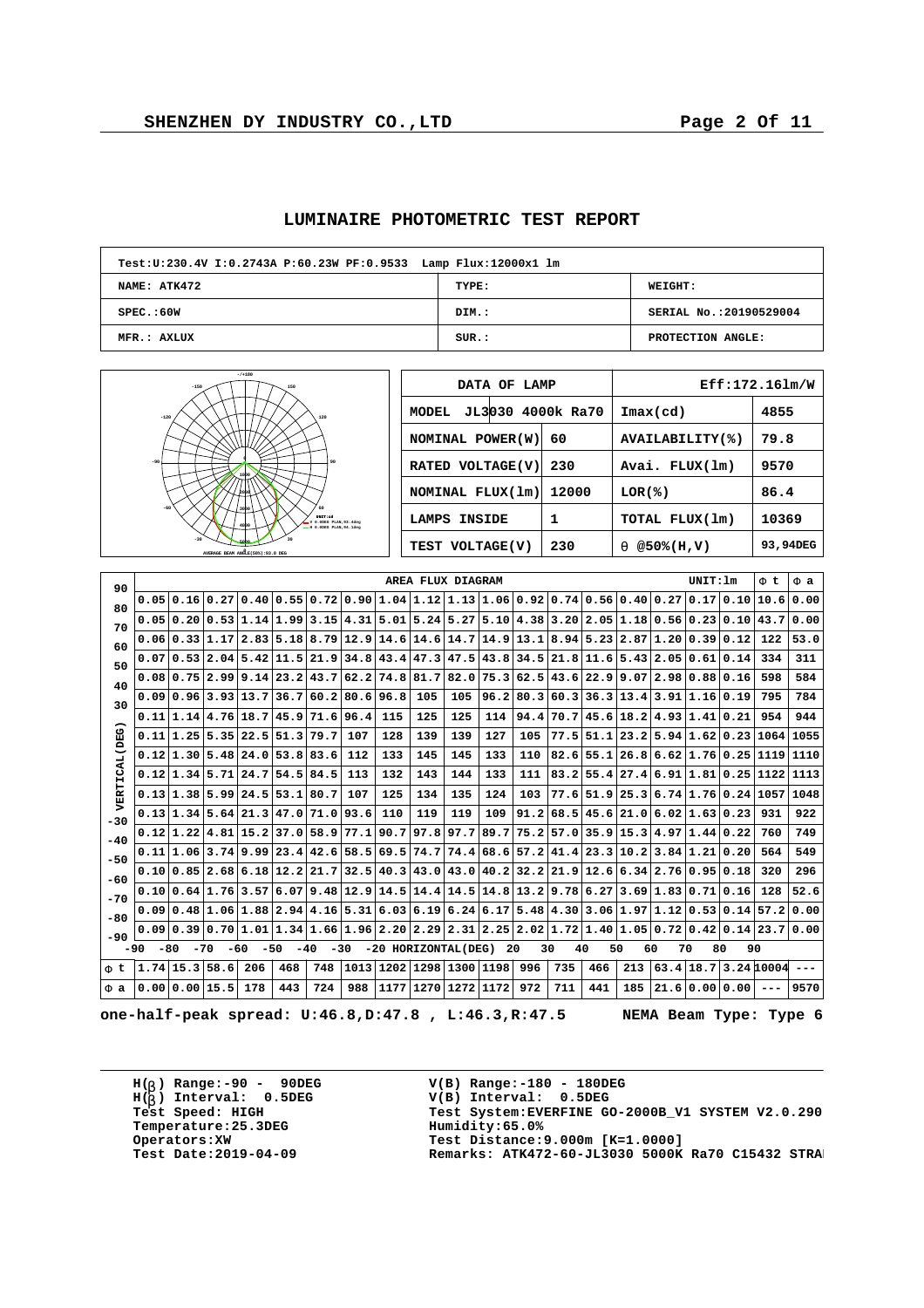## **ISOCANDELA DIAGRAM**

| Test: U: 230.4V I: 0.2743A P: 60.23W PF: 0.9533 Lamp Flux: 12000x1 lm |       |                         |  |  |  |  |  |  |  |  |
|-----------------------------------------------------------------------|-------|-------------------------|--|--|--|--|--|--|--|--|
| NAME: ATK472                                                          | TYPE: | <b>WEIGHT:</b>          |  |  |  |  |  |  |  |  |
| SPEC. : 60W                                                           | DIM.: | SERIAL No.: 20190529004 |  |  |  |  |  |  |  |  |
| MFR.: AXLUX                                                           | SUR.: | PROTECTION ANGLE:       |  |  |  |  |  |  |  |  |



**H( ) Range:-90 - 90DEG** H(<sub>b</sub>) Range:-90 - 90DE<br>H(<sub>b</sub>) Interval: 0.5DEG **b**  $Temperature:25.3DEG$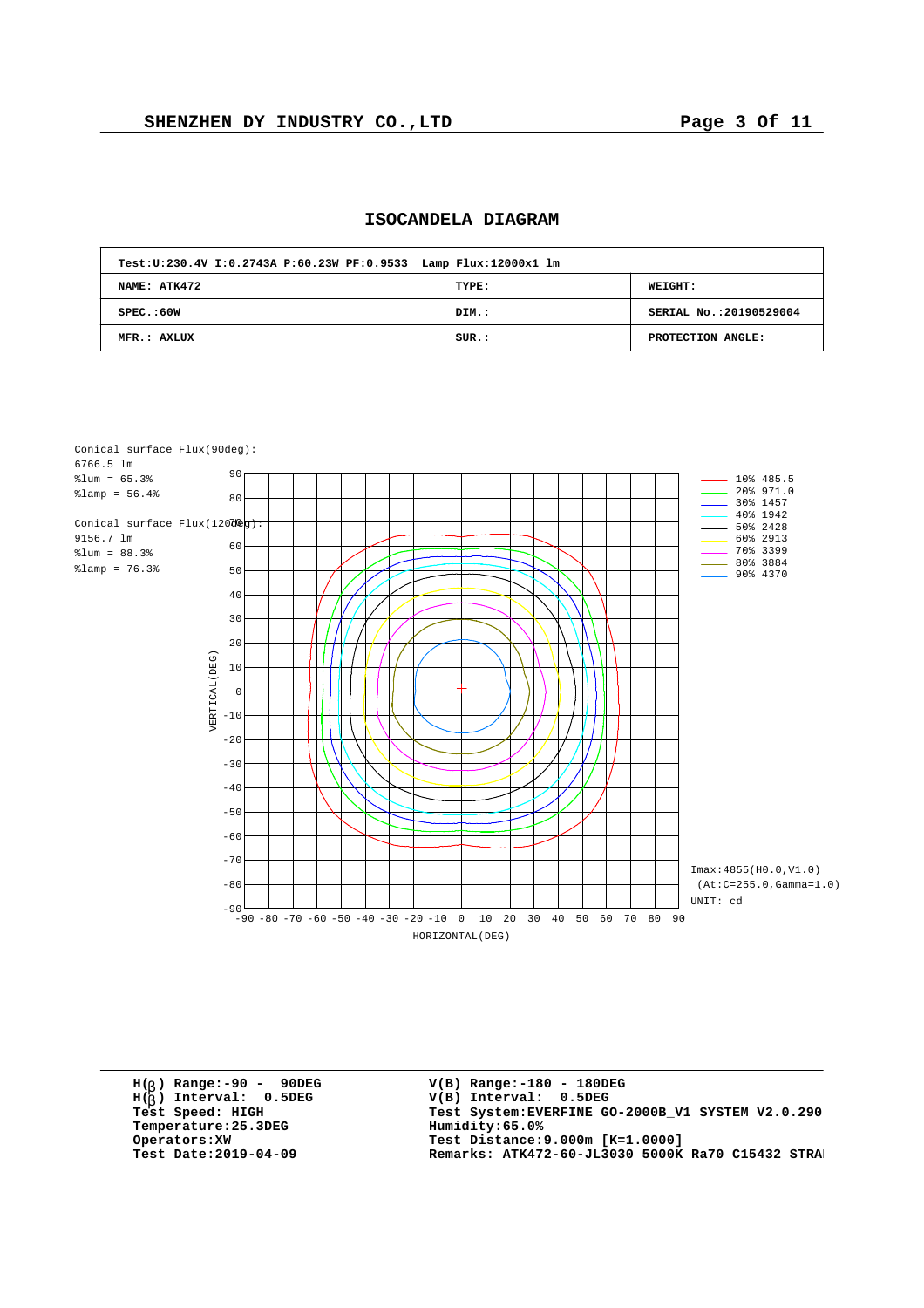| Test:U:230.4V I:0.2743A P:60.23W PF:0.9533 Lamp Flux:12000x1 lm |       |                         |
|-----------------------------------------------------------------|-------|-------------------------|
| NAME: ATK472                                                    | TYPE: | <b>WEIGHT:</b>          |
| SPEC. : 60W                                                     | DIM.: | SERIAL No.: 20190529004 |
| MFR.: AXLUX                                                     | SUR.: | PROTECTION ANGLE:       |



|       | 45.0'  | 22.5' | 0.0'                         | 22.5' | 45.0'  |        |                                |
|-------|--------|-------|------------------------------|-------|--------|--------|--------------------------------|
| 56.3' |        |       |                              |       |        | 17.15m | 3% 1.4541x 0.1351fc            |
|       |        |       |                              |       |        |        | 5% 2.4231x 0.2251fc            |
| 45.0' |        |       |                              |       |        | 13.72m |                                |
|       |        |       |                              |       |        |        | $\frac{108}{4.8461x}$ 0.4502fc |
|       |        |       |                              |       |        |        | 30% 14.541x 1.351fc            |
| 33.8' |        |       |                              |       |        | 10.29m | 50% 24.231x 2.251fc            |
|       |        |       |                              |       |        |        |                                |
| 22.5' |        |       |                              |       |        |        |                                |
|       |        |       |                              |       |        | 6.86m  |                                |
|       |        |       |                              |       |        |        |                                |
| 11.3' |        |       |                              |       |        | 3.43m  |                                |
|       |        |       |                              |       |        |        |                                |
|       |        |       |                              |       |        |        |                                |
| 0.0'  |        |       |                              |       |        | 0.00m  |                                |
|       |        |       |                              |       |        |        |                                |
| 11.3' |        |       |                              |       |        | 3.43m  |                                |
|       |        |       |                              |       |        |        |                                |
|       |        |       |                              |       |        |        |                                |
| 22.5' |        |       |                              |       |        | 6.86m  |                                |
|       |        |       |                              |       |        |        |                                |
|       |        |       |                              |       |        |        |                                |
| 33.8' |        |       |                              |       |        | 10.29m |                                |
|       |        |       |                              |       |        |        |                                |
| 45.0' |        |       |                              |       |        | 13.72m |                                |
|       |        |       |                              |       |        |        |                                |
|       |        |       |                              |       |        |        |                                |
| 56.3' | 13.72m | 6.86m | 0.00m                        | 6.86m | 13.72m | 17.15m |                                |
|       |        |       |                              |       |        |        |                                |
|       |        |       | MOUNTING HEIGHT: 33' (10.0m) |       |        |        |                                |

**H( ) Range:-90 - 90DEG** H(<sub>b</sub>) Range:-90 - 90DE<br>H(<sub>b</sub>) Interval: 0.5DEG **b**  $Temperature:25.3DEG$ <br>Operators:XW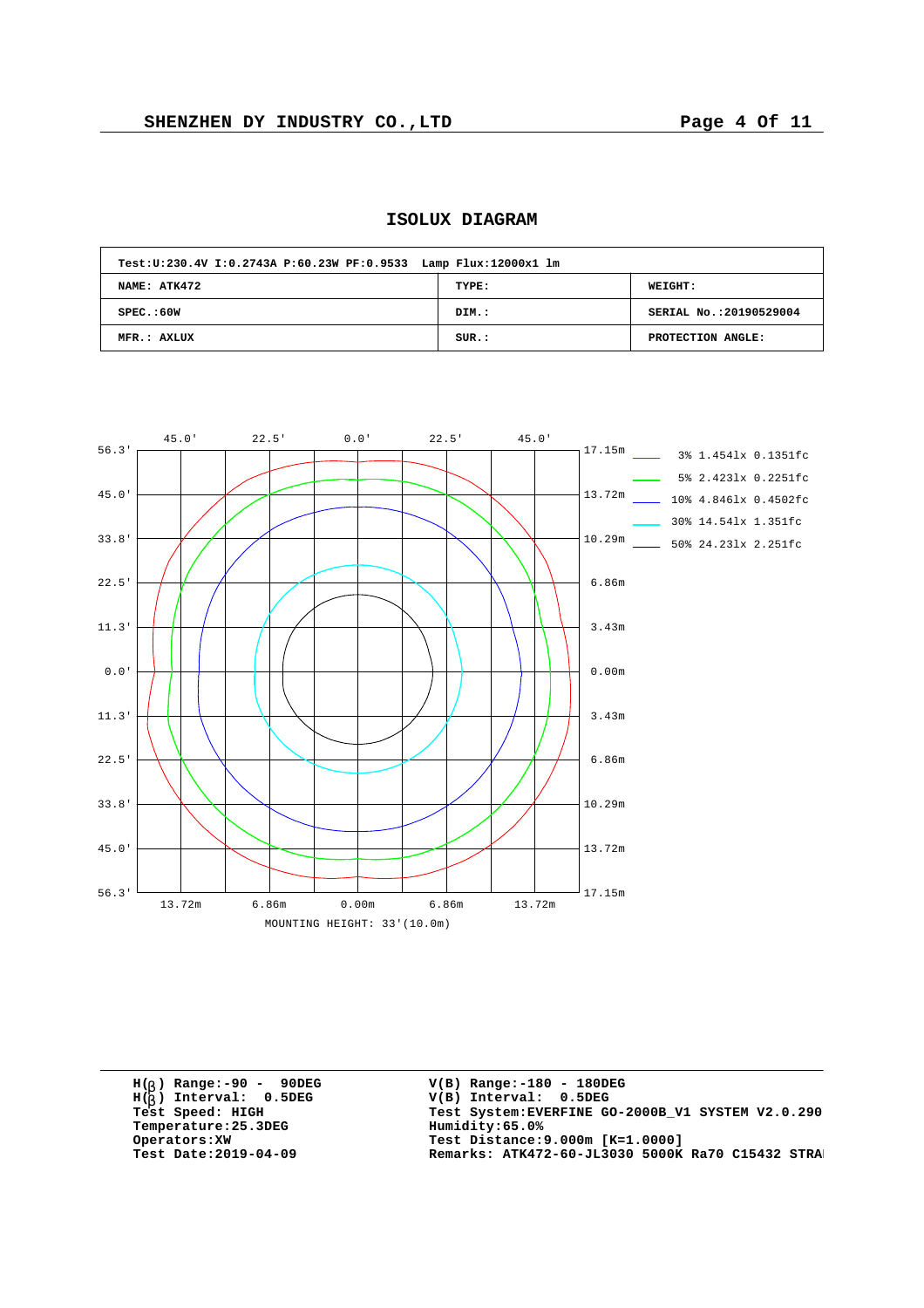



**H( ) Range:-90 - 90DEG** H(<sub>b</sub>) Range:-90 - 90DE<br>H(<sub>b</sub>) Interval: 0.5DEG **b**  $Temperature:25.3DEG$ <br>Operators:XW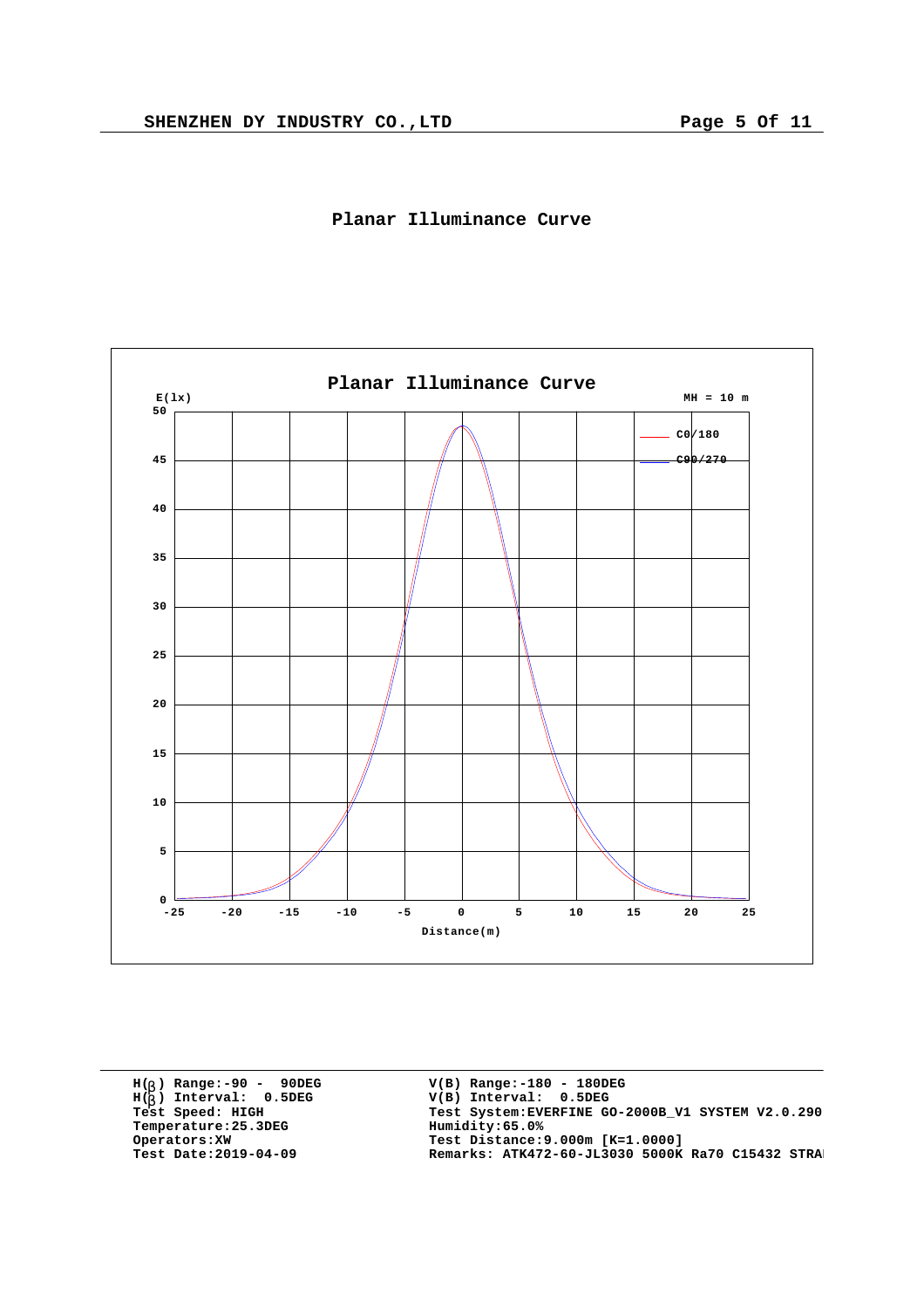**AAI Figure**

| Test: U: 230.4V I: 0.2743A P: 60.23W PF: 0.9533 Lamp Flux: 12000x1 lm |       |                        |  |  |  |  |  |  |  |  |
|-----------------------------------------------------------------------|-------|------------------------|--|--|--|--|--|--|--|--|
| NAME: ATK472                                                          | TYPE: | WEIGHT:                |  |  |  |  |  |  |  |  |
| SPEC. : 60W                                                           | DIM.: | SERIAL No.:20190529004 |  |  |  |  |  |  |  |  |
| MFR.: AXLUX                                                           | SUR.: | PROTECTION ANGLE:      |  |  |  |  |  |  |  |  |



**Flux out:7164 lm**

**Note:The Curves indicate the illuminated area and the average illumination when the luminaire is at different distance.**

**H( ) Range:-90 - 90DEG** H(<sub>b</sub>) Range:-90 - 90DE<br>H(<sub>b</sub>) Interval: 0.5DEG **b**  $Temperature:25.3DEG$ <br>Operators:XW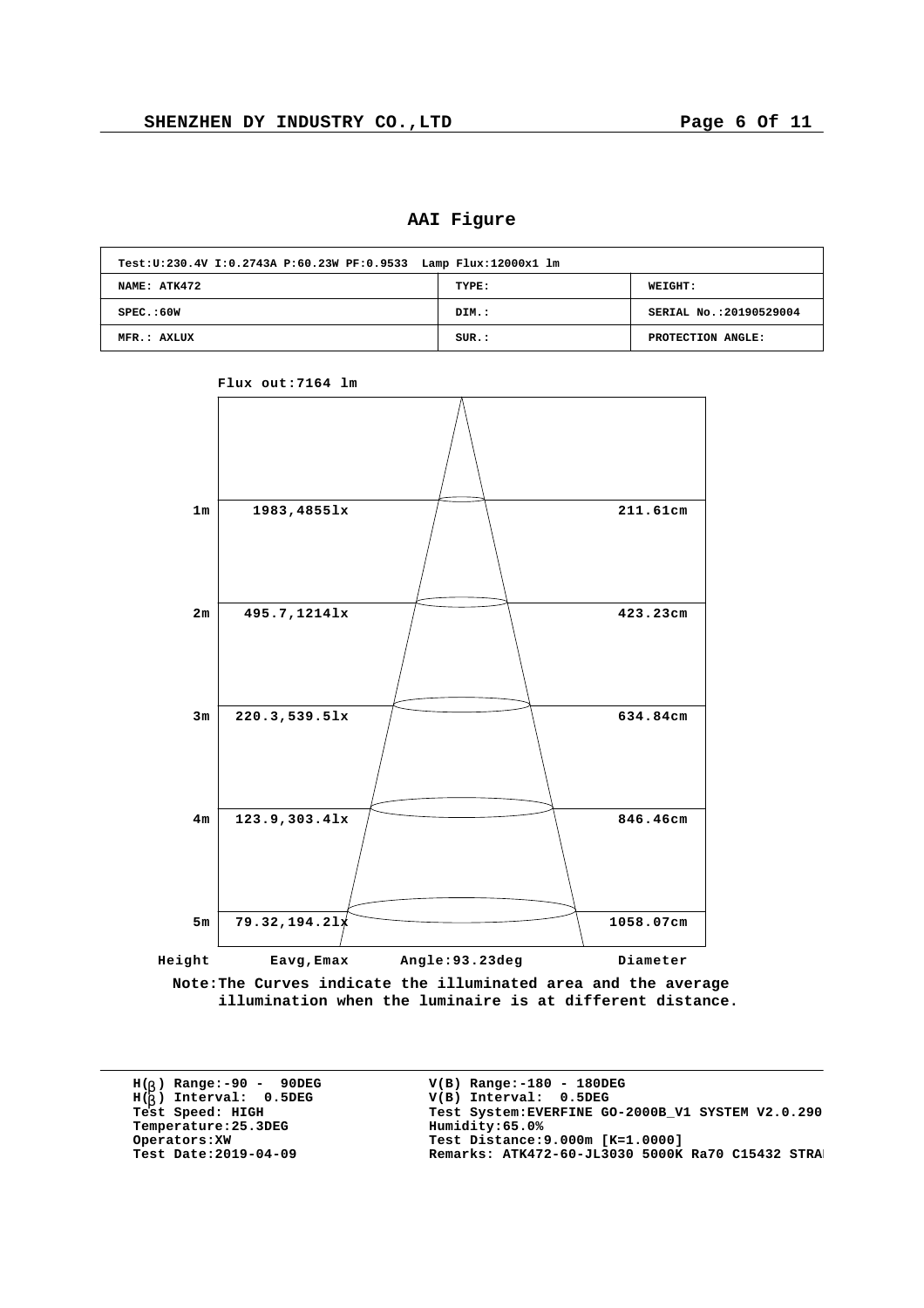$\overline{1}$ 

h

| Test: U: 230.4V I: 0.2743A P: 60.23W PF: 0.9533 Lamp Flux: 12000x1 lm |      |       |       |       |       |      |      |       |       |       |       |       |       |       |                        |             |            |      |      |
|-----------------------------------------------------------------------|------|-------|-------|-------|-------|------|------|-------|-------|-------|-------|-------|-------|-------|------------------------|-------------|------------|------|------|
| NAME: ATK472                                                          |      |       |       |       |       |      |      |       | TYPE: |       |       |       |       |       | WEIGHT:                |             |            |      |      |
| SPEC.:60W                                                             |      |       |       |       |       |      |      |       | DIM.: |       |       |       |       |       | SERIAL No.:20190529004 |             |            |      |      |
| MFR.: AXLUX                                                           |      |       |       |       |       |      |      |       | SUR.: |       |       |       |       |       | PROTECTION ANGLE:      |             |            |      |      |
| Table--1                                                              |      |       |       |       |       |      |      |       |       |       |       |       |       |       |                        |             | UNIT: cd   |      |      |
| H(DEG)                                                                |      |       |       |       |       |      |      |       |       |       |       |       |       |       |                        |             |            |      |      |
| V(DEG)                                                                | -90  | $-85$ | $-80$ | $-75$ | $-70$ | -65  | -60  | $-55$ | $-50$ | $-45$ | $-40$ | $-35$ | $-30$ | $-25$ | $-20$                  | $-15$       | $-10$      | -5   | 0    |
| $-180$                                                                | 21.1 | 24.1  | 27.7  | 31.7  | 36.1  | 40.6 | 45.2 | 49.6  | 53.9  | 57.8  | 61.1  | 64.6  | 69.0  | 74.5  | 80.5                   | 86.7        | 92.6       | 97.4 | 99.0 |
| $-170$                                                                | 21.1 | 25.6  | 30.5  | 35.7  | 41.1  | 46.9 | 53.0 | 59.2  | 65.8  | 72.6  | 79.7  | 87.4  | 93.3  | 97.2  | 100                    | 103         | 104        | 103  | 102  |
| $-160$                                                                | 21.1 | 26.9  | 32.9  | 39.1  | 45.5  | 52.3 | 59.5 | 67.1  | 73.9  | 78.6  | 83.1  | 87.1  | 90.7  | 93.8  | 96.6                   |             | 98.6 100.0 | 100  | 100  |
| $-150$                                                                | 21.1 | 28.1  | 35.1  | 42.0  | 49.2  | 56.6 | 63.0 | 67.2  | 71.4  | 75.6  | 79.8  | 83.4  | 86.4  | 89.0  |                        | $91.3$ 93.1 | 94.1       | 94.5 | 94.2 |
| $-140$                                                                | 21.1 | 29.0  | 36.8  | 44.5  | 52.1  | 57.6 | 60.8 | 64.3  | 67.9  | 71.5  | 74.8  | 78.1  | 80.9  | 83.3  | 85.2                   | 86.4        | 87.2       | 87.5 | 87.3 |
| $-130$                                                                | 21.1 | 29.8  | 38.2  | 46.3  | 53.5  | 55.7 | 58.2 | 60.9  | 63.7  | 66.5  | 69.3  | 71.9  | 74.3  | 76.4  | 78.0                   | 79.2        | 80.0       | 80.5 | 80.6 |
| $-120$                                                                | 21.1 | 30.3  | 39.2  | 47.7  | 52.2  | 53.8 | 55.5 | 57.4  | 59.3  | 61.3  | 63.3  | 65.3  | 67.2  | 68.7  | 70.0                   | 70.9        | 71.6       | 72.1 | 72.3 |
| $-110$                                                                | 21.1 | 30.6  | 39.8  | 48.7  | 51.0  | 51.9 | 53.0 | 54.1  | 55.2  | 56.4  | 57.6  | 58.9  | 60.0  | 61.0  | 61.8                   | 62.4        | 62.8       | 63.1 | 63.2 |
| $-100$                                                                | 21.1 | 30.6  | 40.0  | 49.1  | 50.0  | 50.4 | 51.0 | 51.5  | 52.0  | 52.6  | 53.1  | 53.7  | 54.3  | 54.7  | 55.1                   | 55.4        | 55.6       | 55.8 | 55.9 |
| -90                                                                   | 21.1 | 30.4  | 39.7  | 49.1  | 49.2  | 49.4 | 49.6 | 49.7  | 49.8  | 50.0  | 50.2  | 50.4  | 50.6  | 50.8  | 50.9                   | 51.1        | 51.1       | 51.2 | 51.3 |
| -80                                                                   | 21.1 | 30.3  | 41.1  | 54.3  | 58.6  | 63.1 | 68.0 | 74.3  | 81.1  | 88.0  | 94.6  | 101   | 107   | 113   | 118                    | 123         | 124        | 123  | 122  |
| $-70$                                                                 | 21.1 | 30.4  | 45.5  | 68.6  | 86.6  | 105  | 125  | 148   | 172   | 195   | 220   | 248   | 275   | 294   | 305                    | 309         | 307        | 300  | 290  |
| $-60$                                                                 | 21.1 | 30.9  | 52.7  | 89.9  | 128   | 167  | 212  | 266   | 323   | 387   | 466   | 558   | 647   | 721   | 758                    | 786         | 792        | 766  | 714  |
| $-50$                                                                 | 21.1 | 31.5  | 61.9  | 113   | 178   | 241  | 324  | 441   | 588   | 772   | 1006  | 1273  | 1519  | 1718  | 1865                   | 1975        | 2044       | 2067 | 2057 |
| $-40$                                                                 | 21.1 | 32.0  | 70.8  | 135   | 218   | 320  | 459  | 677   | 1003  | 1408  | 1800  | 2090  | 2306  | 2479  | 2620                   | 2735        | 2813       | 2852 | 2854 |
| $-30$                                                                 | 21.1 | 32.4  | 77.6  | 151   | 249   | 386  | 612  | 1006  | 1536  | 1996  | 2329  | 2617  | 2881  | 3111  | 3300                   | 3444        | 3550       | 3608 | 3616 |
| $-20$                                                                 | 21.1 | 32.1  | 81.3  | 160   | 266   | 423  | 724  | 1327  | 1935  | 2358  | 2712  | 3060  | 3385  | 3669  | 3893                   | 4045        | 4151       | 4213 | 4237 |
| -10                                                                   | 21.1 | 30.9  | 81.0  | 161   | 265   | 424  | 749  | 1410  | 2063  | 2524  | 2942  | 3379  | 3756  | 4042  | 4261                   | 4425        | 4544       | 4625 | 4663 |
| 0                                                                     | 21.1 | 28.8  | 76.6  | 152   | 247   | 384  | 657  | 1342  | 2037  | 2509  | 2924  | 3376  | 3766  | 4081  | 4328                   | 4526        | 4678       | 4786 | 4840 |
| 10                                                                    | 21.1 | 28.5  | 75.2  | 151   | 248   | 394  | 684  | 1328  | 1997  | 2468  | 2872  | 3305  | 3701  | 4025  | 4281                   | 4487        | 4637       | 4726 | 4755 |
| 20                                                                    | 21.1 | 27.5  | 69.8  | 141   | 234   | 369  | 618  | 1154  | 1799  | 2289  | 2674  | 3053  | 3433  | 3741  | 3986                   | 4179        | 4317       | 4396 | 4426 |
| 30                                                                    | 21.1 | 25.8  | 61.3  | 123   | 206   | 318  | 508  | 876   | 1443  | 1964  | 2349  | 2658  | 2954  | 3231  | 3470                   | 3652        | 3769       | 3843 | 3868 |
| 40                                                                    | 21.1 | 23.9  | 50.7  | 100   | 167   | 256  | 390  | 615   | 967   | 1398  | 1817  | 2144  | 2399  | 2618  | 2803                   | 2933        | 3031       | 3098 | 3125 |
| 50                                                                    | 21.1 | 22.3  | 39.3  | 74.6  | 124   | 187  | 272  | 394   | 551   | 745   | 991   | 1299  | 1590  | 1840  | 1997                   | 2116        | 2201       | 2266 | 2294 |
| 60                                                                    | 21.1 | 21.1  | 29.1  | 49.6  | 79.6  | 118  | 167  | 225   | 282   | 347   | 429   | 542   | 665   | 759   | 806                    | 830         | 843        | 826  | 778  |
| 70                                                                    | 21.1 | 20.4  | 22.7  | 29.9  | 42.9  | 60.0 | 81.8 | 104   | 128   | 151   | 179   | 211   | 246   | 265   | 278                    | 284         | 284        | 279  | 269  |
| 80                                                                    | 21.1 | 20.4  | 20.1  | 20.8  | 22.6  | 25.5 | 29.4 | 34.5  | 39.4  | 44.6  | 51.3  | 58.1  | 64.4  | 70.1  | 75.9                   | 80.1        | 82.7       | 84.3 | 84.8 |
| 90                                                                    | 21.1 | 20.8  | 20.5  | 20.2  | 20.0  | 19.7 | 19.4 | 19.3  | 19.1  | 19.0  | 18.8  | 18.6  | 18.5  | 18.4  | 18.3                   | 18.2        | 18.1       | 18.0 | 17.9 |
| 100                                                                   | 21.1 | 21.3  | 21.4  | 21.6  | 21.8  | 21.9 | 22.0 | 22.2  | 22.4  | 22.6  | 22.8  | 22.9  | 23.0  | 23.2  | 23.3                   | 23.4        | 23.4       | 23.3 | 23.2 |
| 110                                                                   | 21.1 | 21.7  | 22.4  | 23.1  | 23.9  | 24.5 | 25.2 | 25.9  | 26.7  | 27.5  | 28.1  | 28.8  | 29.3  | 29.8  | 30.3                   | 30.6        | 30.8       | 30.9 | 30.9 |
| 120                                                                   | 21.1 | 22.2  | 23.5  | 24.8  | 26.1  | 27.5 | 28.8 | 30.1  | 31.5  | 33.0  | 34.3  | 35.4  | 36.5  | 37.4  | 38.3                   | 39.0        | 39.5       | 39.8 | 40.0 |
| 130                                                                   | 21.1 | 22.7  | 24.5  | 26.4  | 28.4  | 30.4 | 32.4 | 34.4  | 36.5  | 38.6  | 40.5  | 42.3  | 43.8  | 45.2  | 46.5                   | 47.6        | 48.4       | 49.0 | 49.3 |
| 140                                                                   | 21.1 | 23.1  | 25.4  | 28.0  | 30.5  | 33.2 | 36.0 | 38.7  | 41.3  | 43.8  | 46.4  | 48.7  | 50.7  | 52.5  | 54.0                   | 55.6        | 56.8       | 57.7 | 58.3 |
| 150                                                                   | 21.1 | 23.5  | 26.3  | 29.3  | 32.5  | 35.8 | 39.1 | 42.4  | 45.6  | 48.7  | 51.5  | 54.1  | 56.5  | 58.9  | 61.2                   | 63.5        | 65.5       | 67.0 | 67.7 |
| 160                                                                   | 21.1 | 23.8  | 27.0  | 30.5  | 34.1  | 38.0 | 41.8 | 45.6  | 49.2  | 52.8  | 55.8  | 58.5  | 61.4  | 65.0  | 68.9                   | 72.4        | 75.5       | 77.7 | 78.8 |
| 170                                                                   | 21.1 | 24.0  | 27.5  | 31.3  | 35.4  | 39.6 | 43.9 | 48.1  | 52.1  | 55.9  | 58.9  | 62.0  | 65.8  | 70.5  | 75.4                   | 80.1        | 84.0       | 87.2 | 89.3 |
| 180                                                                   | 21.1 | 24.1  | 27.7  | 31.7  | 36.1  | 40.6 | 45.2 | 49.6  | 53.9  | 57.8  | 61.1  | 64.6  | 69.0  | 74.5  | 80.5                   | 86.7        | 92.6       | 97.4 | 99.0 |

## **LUMINOUS DISTRIBUTION INTENSITY DATA**

**H( ) Range:-90 - 90DEG** H(<sub>b</sub>) Range:-90 - 90DE<br>H(<sub>b</sub>) Interval: 0.5DEG **b Temperature: 25.3DEG**<br> **Operators: XW**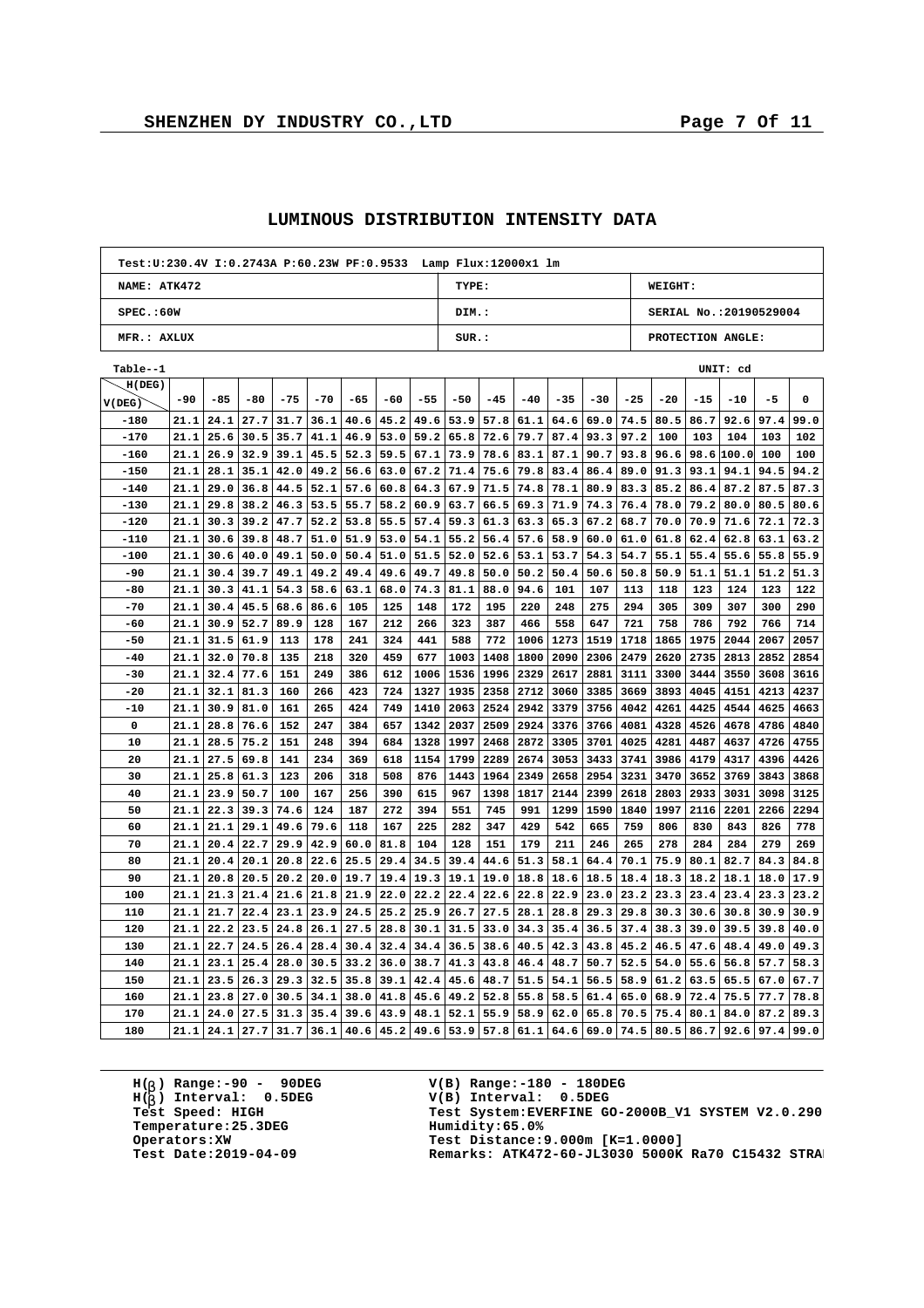$\Gamma$ 

h

| Test: U: 230.4V I: 0.2743A P: 60.23W PF: 0.9533 Lamp Flux: 12000x1 lm |      |           |      |      |      |      |      |      |       |             |      |      |                  |                  |                        |      |          |      |  |
|-----------------------------------------------------------------------|------|-----------|------|------|------|------|------|------|-------|-------------|------|------|------------------|------------------|------------------------|------|----------|------|--|
| NAME: ATK472                                                          |      |           |      |      |      |      |      |      | TYPE: |             |      |      |                  |                  | WEIGHT:                |      |          |      |  |
| SPEC.:60W                                                             |      |           |      |      |      |      |      |      | DIM.: |             |      |      |                  |                  | SERIAL No.:20190529004 |      |          |      |  |
| MFR.: AXLUX                                                           |      |           |      |      |      |      |      |      | SUR.: |             |      |      |                  |                  | PROTECTION ANGLE:      |      |          |      |  |
| Table--2                                                              |      |           |      |      |      |      |      |      |       |             |      |      |                  |                  |                        |      | UNIT: cd |      |  |
| H(DEG)                                                                |      |           |      |      |      |      |      |      |       |             |      |      |                  |                  |                        |      |          |      |  |
| V(DEG)                                                                | 5    | 10        | 15   | 20   | 25   | 30   | 35   | 40   | 45    | 50          | 55   | 60   | 65               | 70               | 75                     | 80   | 85       | 90   |  |
| $-180$                                                                | 101  | 100.097.6 |      | 94.0 | 89.7 | 85.3 | 81.2 | 77.6 | 74.3  | 70.9        | 67.4 | 63.7 | 60.0             | 56.6             | 53.8                   | 51.7 | 50.2     | 50.1 |  |
| $-170$                                                                | 100  | 99.0      | 97.0 | 93.6 | 89.5 | 85.4 | 81.6 | 78.2 | 75.0  | 71.5        | 67.8 | 64.0 | 60.2             | 56.8             | 53.9                   | 51.7 | 50.2     | 50.1 |  |
| $-160$                                                                | 98.8 | 96.7      | 93.8 | 90.6 | 87.3 | 84.0 | 80.7 | 77.7 | 74.5  | 71.1        | 67.3 |      | $63.5$ 59.8 56.5 |                  | 53.8                   | 51.6 | 50.2     | 50.1 |  |
| $-150$                                                                | 93.1 | 91.3      | 89.1 | 86.6 | 83.9 | 81.4 | 78.8 | 76.1 | 72.9  | 69.5        | 65.9 | 62.3 | 58.9             | 55.9             | 53.4                   | 51.5 | 50.2     | 50.1 |  |
| $-140$                                                                | 86.6 | 85.5      | 84.0 | 82.2 | 80.2 | 77.9 | 75.4 | 72.7 | 69.9  | 66.8        | 63.6 | 60.4 | 57.5             | 54.9             | 52.8                   | 51.2 | 50.1     | 50.1 |  |
| $-130$                                                                | 80.0 | 79.2      | 77.9 | 76.3 | 74.5 | 72.6 | 70.4 | 68.2 | 65.7  | 63.2        | 60.7 | 58.2 | 55.8             | 53.8             | 52.2                   | 50.9 | 50.0     | 50.1 |  |
| $-120$                                                                | 71.8 | 71.0      | 70.1 | 69.0 | 67.7 | 66.2 | 64.6 | 62.8 | 61.1  | 59.2        | 57.5 | 55.7 | 54.1             | 52.6             | 51.5                   | 50.5 | 49.9     | 50.1 |  |
| $-110$                                                                | 62.9 | 62.5      | 62.0 | 61.4 | 60.5 | 59.7 | 58.7 | 57.6 | 56.5  | 55.4        | 54.4 | 53.4 | 52.4             | 51.5             | 50.8                   | 50.2 | 49.8     | 50.1 |  |
| $-100$                                                                | 55.8 | 55.6      | 55.4 | 55.1 | 54.7 | 54.4 | 53.9 | 53.4 | 52.8  | 52.4        | 51.9 | 51.4 | 51.0             | 50.5             | 50.2                   | 49.9 | 49.7     | 50.1 |  |
| -90                                                                   | 51.3 | 51.3      | 51.3 | 51.2 | 51.1 | 51.0 | 50.9 | 50.8 | 50.7  | 50.5        | 50.4 | 50.3 | 50.2             | 50.2             | 50.2                   | 50.1 | 50.1     | 50.1 |  |
| $-80$                                                                 | 124  | 126       | 126  | 122  | 117  | 111  | 104  | 98.7 | 92.4  | 85.4        | 78.4 | 71.8 | 66.6             | 61.8             | 57.5                   | 53.9 | 51.6     | 50.1 |  |
| $-70$                                                                 | 303  | 312       | 316  | 313  | 302  | 284  | 256  | 227  | 201   | 178         | 154  | 130  | 110              | 91.2             | 75.3                   | 62.3 | 53.9     | 50.1 |  |
| -60                                                                   | 771  | 802       | 798  | 765  | 734  | 658  | 573  | 484  | 400   | 332         | 273  | 219  | 173              | 134              | 101                    | 74.4 | 57.1     | 50.1 |  |
| $-50$                                                                 | 2059 | 2028      | 1951 | 1834 | 1677 | 1482 | 1260 | 1014 | 783   | 603         | 452  | 332  | 247              | 183              | 130                    | 88.8 | 61.0     | 50.1 |  |
| $-40$                                                                 | 2841 | 2788      | 2698 | 2568 | 2419 | 2242 | 2022 | 1739 | 1376  | 999         | 692  | 470  | 328              | 232              | 159                    | 103  | 65.2     | 50.1 |  |
| $-30$                                                                 | 3608 | 3538      | 3412 | 3243 | 3036 | 2792 | 2530 | 2252 | 1930  | 1494        | 1005 | 630  | 404              | 274              | 184                    | 117  | 69.1     | 50.1 |  |
| $-20$                                                                 | 4214 | 4139      | 4004 | 3816 | 3557 | 3257 | 2943 | 2618 | 2289  | 1887        | 1321 | 772  | 464              | 305              | 203                    | 127  | 72.1     | 50.1 |  |
| $-10$                                                                 | 4646 | 4567      | 4410 | 4194 | 3921 | 3604 | 3246 | 2876 | 2507  | 2116        | 1519 | 859  | 492              | 321              | 214                    | 133  | 74.0     | 50.1 |  |
| 0                                                                     | 4828 | 4746      | 4599 | 4378 | 4095 | 3758 | 3389 | 2994 | 2606  | 2207        | 1578 | 848  | 480              | 320              | 216                    | 135  | 74.6     | 50.1 |  |
| 10                                                                    | 4731 | 4640      | 4477 | 4231 | 3914 | 3564 | 3199 | 2841 | 2481  | 2071        | 1435 | 781  | 453              | 301              | 203                    | 127  | 71.5     | 50.1 |  |
| 20                                                                    | 4406 | 4319      | 4153 | 3919 | 3642 | 3338 | 2994 | 2643 | 2275  | 1774        | 1139 | 637  | 396              | 269              | 182                    | 115  | 67.3     | 50.1 |  |
| 30                                                                    | 3833 | 3747      | 3612 | 3418 | 3188 | 2932 | 2651 | 2347 | 1955  | 1405        | 848  | 494  | 322              | 225              | 154                    | 99.4 | 62.1     | 50.1 |  |
| 40                                                                    | 3101 | 3039      | 2938 | 2805 | 2628 | 2416 | 2155 | 1807 | 1371  | 946         | 608  | 385  | 253              | 175              | 123                    | 82.3 | 56.6     | 50.1 |  |
| 50                                                                    | 2276 | 2221      | 2132 | 2011 | 1830 | 1576 | 1285 | 986  | 742   | 554         | 394  | 271  | 188              | 125              | 89.6                   | 65.0 | 51.2     | 50.1 |  |
| 60                                                                    | 835  | 861       | 850  | 807  | 759  | 665  | 554  | 436  | 350   | 283         | 226  | 169  | 121              | 82.1             | 58.7                   | 49.3 | 46.6     | 50.1 |  |
| 70                                                                    | 281  | 288       | 289  | 285  | 271  | 249  | 213  | 181  | 154   | 130         | 106  | 84.3 | 62.5             | 45.2             | 34.3                   | 37.8 | 43.1     | 50.1 |  |
| 80                                                                    | 84.9 | 83.9      | 81.8 | 77.7 | 72.0 | 66.4 | 60.2 | 53.7 | 47.0  | 41.4        | 36.1 | 31.1 | 26.5             | 23.1             | 21.4                   | 31.4 | 40.9     | 50.1 |  |
| 90                                                                    | 17.9 | 17.9      | 17.9 | 17.9 | 17.9 | 17.9 | 18.0 | 18.1 | 18.3  | 18.4        | 18.6 | 18.7 | 19.0             | 19.3             | 19.6                   | 29.7 | 39.9     | 50.1 |  |
| 100                                                                   | 23.3 | 23.3      | 23.2 | 23.1 | 23.0 | 22.8 | 22.7 | 22.5 | 22.3  | 22.1        | 21.9 | 21.7 | 21.5             | 21.3             | 21.5                   | 30.6 | 39.9     | 50.1 |  |
| 110                                                                   | 31.0 | 30.9      | 30.7 | 30.4 | 29.9 | 29.4 | 28.9 | 28.3 | 27.6  | 26.9        | 26.1 | 25.3 | 24.5             | 23.7             | 24.4                   | 32.2 | 40.5     | 50.1 |  |
| 120                                                                   | 40.0 | 39.8      | 39.4 | 38.8 | 38.0 | 37.2 | 36.2 | 35.0 | 33.8  | 32.3        | 30.8 | 29.3 | 27.8             | 26.3             | 28.0                   | 34.3 | 41.5     | 50.1 |  |
| 130                                                                   | 49.4 | 49.1      | 48.5 | 47.6 | 46.5 | 45.3 | 43.9 | 42.2 |       | $40.2$ 38.1 | 35.8 |      | $33.6$   31.2    | 28.9             | 32.0                   | 36.8 | 42.6     | 50.1 |  |
| 140                                                                   | 58.6 | 58.3      | 57.7 | 56.6 | 55.3 | 53.6 | 51.5 | 49.2 | 46.5  | 43.8        | 40.8 | 37.7 | 34.6             | 34.0             | 36.3                   | 39.6 | 44.0     | 50.1 |  |
| 150                                                                   | 68.0 | 67.6      | 66.6 | 65.3 | 63.6 | 61.4 | 58.8 | 55.7 | 52.5  | 49.0        | 45.4 | 41.6 | 39.9             | 40.0             | 40.8                   | 42.6 | 45.4     | 50.1 |  |
| 160                                                                   | 79.1 | 78.2      | 76.7 | 74.4 | 71.6 | 68.4 | 65.2 | 61.7 | 57.7  | 53.5        | 50.7 | 48.8 | 47.1             | 45.8             | 45.3                   | 45.6 | 47.0     | 50.1 |  |
| 170                                                                   | 90.0 | 89.1      | 86.7 | 83.2 | 79.0 | 74.8 | 71.1 | 68.2 | 65.4  | 62.4        | 59.5 | 56.6 | 53.8             | 51.4             | 49.6                   | 48.7 | 48.6     | 50.1 |  |
| 180                                                                   | 101  | 100.097.6 |      | 94.0 | 89.7 | 85.3 | 81.2 | 77.6 |       | 74.3 70.9   | 67.4 | 63.7 |                  | $60.0$ 56.6 53.8 |                        | 51.7 | 50.2     | 50.1 |  |
|                                                                       |      |           |      |      |      |      |      |      |       |             |      |      |                  |                  |                        |      |          |      |  |

## **LUMINOUS DISTRIBUTION INTENSITY DATA**

**H( ) Range:-90 - 90DEG** H(<sub>b</sub>) Range:-90 - 90DE<br>H(<sub>b</sub>) Interval: 0.5DEG **b Temperature: 25.3DEG**<br> **Operators: XW**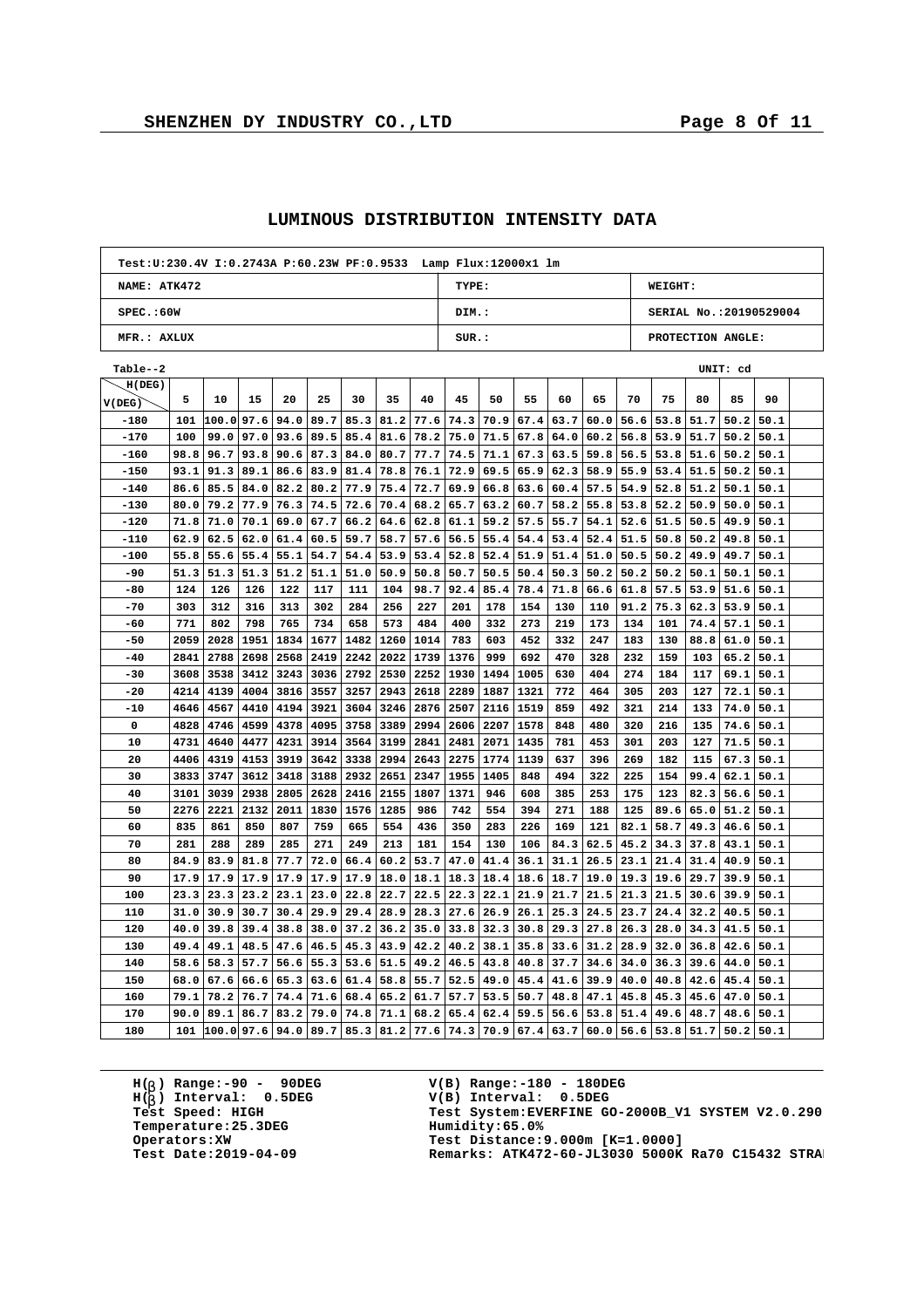|                |                |                | Photometric Data Table [cd] |                |                |                |                |                |                |                |
|----------------|----------------|----------------|-----------------------------|----------------|----------------|----------------|----------------|----------------|----------------|----------------|
| G/C            | 0.0            | 15.0           | 30.0                        | 45.0           | 60.0           | 75.0           | 90.0           | 105.0          | 120.0          | 135.0          |
| 0.0            | 4840           | 4844           | 4849                        | 4852           | 4854           | 4855           | 4853           | 4852           | 4848           | 4845           |
| 3.0            | 4844           | 4843           | 4841                        | 4839           | 4835<br>4790   | 4831           | 4825           | 4824           | 4818           | 4819           |
| 6.0            | 4816<br>4764   | 4809<br>4753   | 4800<br>4738                | 4798<br>4731   | 4715           | 4784<br>4708   | 4773<br>4695   | 4770<br>4692   | 4765<br>4691   | 4770<br>4699   |
| 9.0            | 4696           | 4677           | 4654                        | 4642           | 4618           | 4610           | 4594           | 4595           | 4597           | 4612           |
| 12.0<br>15.0   | 4599           | 4574           | 4545                        | 4533           | 4505           | 4490           | 4473           | 4480           | 4486           | 4513           |
| 18.0           | 4472           | 4442           | 4411                        | 4398           | 4369           | 4351           | 4337           | 4344           | 4362           | 4401           |
| 21.0           | 4327           | 4290           | 4247                        | 4240           | 4211           | 4192           | 4175           | 4192           | 4215           | 4271           |
| 24.0           | 4158           | 4119           | 4082                        | 4069           | 4039           | 4023           | 4015           | 4024           | 4066           | 4119           |
| 27.0           | 3964           | 3922           | 3882                        | 3880           | 3847           | 3842           | 3820           | 3841           | 3882           | 3947           |
| 30.0           | 3758           | 3715           | 3673                        | 3673           | 3640           | 3642           | 3616           | 3643           | 3685           | 3753           |
| 33.0           | 3542           | 3497           | 3455                        | 3454           | 3431           | 3423           | 3400           | 3428           | 3467           | 3535           |
| 36.0           | 3310           | 3260           | 3222                        | 3217           | 3202           | 3186           | 3173           | 3197           | 3238           | 3302           |
| 39.0           | 3073           | 3023           | 2984                        | 2982           | 2959           | 2949           | 2925           | 2966           | 3004           | 3062           |
| 42.0           | 2838           | 2790           | 2750                        | 2745           | 2719           | 2715           | 2695           | 2738           | 2773           | 2825           |
| 45.0           | 2606<br>2373   | 2558<br>2326   | 2518<br>2288                | 2512<br>2280   | 2499<br>2258   | 2487<br>2259   | 2474<br>2228   | 2512<br>2279   | 2541<br>2306   | 2589<br>2349   |
| 48.0           | 2107           | 2077           | 2038                        | 2033           | 2018           | 2008           | 1974           | 2027           | 2057           | 2100           |
| 51.0           | 1729           | 1751           | 1749                        | 1744           | 1714           | 1677           | 1549           | 1683           | 1757           | 1805           |
| 54.0<br>57.0   | 1262           | 1381           | 1398                        | 1412           | 1354           | 1270           | 1064           | 1261           | 1383           | 1444           |
| 60.0           | 848.4          | 1017           | 1055                        | 1068           | 1016           | 891.4          | 714.1          | 878.1          | 1013           | 1061           |
| 63.0           | 583.6          | 722.9          | 784.9                       | 775.3          | 752.2          | 629.9          | 510.0          | 616.9          | 738.8          | 759.3          |
| 66.0           | 436.9          | 523.4          | 579.0                       | 571.0          | 547.1          | 468.8          | 391.1          | 458.1          | 540.2          | 552.5          |
| 69.0           | 344.2          | 392.6          | 428.3                       | 405.9          | 416.3          | 361.6          | 315.3          | 353.3          | 401.5          | 391.2          |
| 72.0           | 273.7          | 302.1          | 313.6                       | 299.8          | 306.2          | 280.2          | 250.2          | 274.0          | 298.0          | 290.8          |
| 75.0           | 216.3          | 229.1          | 230.5                       | 221.3          | 226.4          | 215.7          | 196.1          | 210.9          | 219.7          | 214.9          |
| 78.0           | 165.4          | 170.5          | 167.3                       | 162.4          | 164.8          | 161.9          | 150.6          | 158.0          | 159.9          | 156.9          |
| 81.0           | 120.9          | 122.2          | 116.8                       | 116.6          | 115.8          | 116.9          | 110.9          | 114.1          | 111.0          | 111.6          |
| 84.0           | 84.24          | 84.17          | 80.67                       | 81.41          | 79.73          | 81.44          | 77.14          | 79.41          | 76.82          | 77.28          |
| 87.0           | 59.61          | 59.64<br>50.16 | 58.38<br>50.29              | 58.90<br>50.67 | 57.85          | 58.52          | 56.91          | 57.07<br>51.06 | 56.22<br>50.62 | 56.21          |
| 90.0           | 50.09<br>49.84 | 50.27          | 50.83                       | 51.29          | 51.04<br>51.92 | 51.29<br>52.25 | 51.33<br>52.40 | 52.10          | 51.67          | 49.97<br>50.90 |
| 93.0           | 50.43          | 51.06          | 51.83                       | 52.40          | 53.13          | 53.46          | 53.67          | 53.41          | 52.96          | 52.09          |
| 96.0<br>99.0   | 51.27          | 52.12          | 53.05                       | 53.79          | 54.53          | 54.99          | 55.22          | 55.03          | 54.48          | 53.55          |
| 102.0          | 52.47          | 53.42          | 54.64                       | 55.43          | 56.33          | 56.80          | 57.22          | 56.92          | 56.46          | 55.29          |
| 105.0          | 53.77          | 54.98          | 56.27                       | 57.28          | 58.21          | 58.80          | 59.23          | 59.03          | 58.42          | 57.25          |
| 108.0          | 55.44          | 56.75          | 58.27                       | 59.36          | 60.31          | 61.03          | 61.58          | 61.37          | 60.82          | 59.48          |
| 111.0          | 57.31          | 58.74          | 60.46                       | 61.61          | 62.76          | 63.45          | 64.22          | 63.91          | 63.38          | 61.93          |
| 114.0          | 59.27          | 60.88          | 62.69                       | 63.96          | 65.08          | 66.00          | 66.83          | 66.57          | 66.00          | 64.53          |
| 117.0          | 61.40          | 63.17          | 64.98                       | 66.38          | 67.59          | 68.61          | 69.49          | 69.30          | 68.65          | 67.25          |
| 120.0          | 63.75          | 65.51          | 67.48                       | 68.80          | 70.15          | 71.21          | 72.29          | 72.01          | 71.49          | 70.02          |
| 123.0          | 65.95          | 67.82          | 69.81                       | 71.17          | 72.54          | 73.77          | 74.80          | 74.66          | 74.18          | 72.79          |
| 126.0          | 68.05          | 70.08          | 72.03                       | 73.50          | 74.91          | 76.32          | 77.31          | 77.27          | 76.78          | 75.56          |
| 129.0          | 70.22<br>72.36 | 72.25<br>74.23 | 74.25<br>76.30              | 75.78<br>77.84 | 77.36<br>79.62 | 78.80<br>81.06 | 79.82<br>82.15 | 79.79<br>82.15 | 79.47<br>82.04 | 78.37<br>81.08 |
| 132.0          | 74.34          | 76.10          | 78.06                       | 79.74          | 81.57          | 83.13          | 84.19          | 84.40          | 84.37          | 83.68          |
| 135.0<br>138.0 | 76.34          | 77.94          | 79.77                       | 81.47          | 83.31          | 84.98          | 86.07          | 86.54          | 86.65          | 86.15          |
| 141.0          | 78.30          | 79.79          | 81.65                       | 83.24          | 85.14          | 86.74          | 88.02          | 88.60          | 88.88          | 88.45          |
| 144.0          | 80.40          | 81.81          | 83.50                       | 85.17          | 87.01          | 88.66          | 90.01          | 90.73          | 91.02          | 90.72          |
| 147.0          | 82.80          | 84.00          | 85.75                       | 87.26          | 89.09          | 90.76          | 92.05          | 92.90          | 93.33          | 92.97          |
| 150.0          | 85.30          | 86.37          | 87.83                       | 89.33          | 91.10          | 92.87          | 94.24          | 95.04          | 95.35          | 95.15          |
| 153.0          | 87.98          | 88.89          | 90.24                       | 91.45          | 93.26          | 94.95          | 96.26          | 97.06          | 97.37          | 97.23          |
| 156.0          | 90.75          | 91.44          | 92.66                       | 93.64          | 95.34          | 96.94          | 98.13          | 98.89          | 99.15          | 99.14          |
| 159.0          | 93.19          | 93.84          | 94.82                       | 95.73          | 97.21          | 98.62          | 99.65          | 100.3          | 100.6          | 100.8          |
| 162.0          | 95.56          | 96.04          | 96.85                       | 97.51          | 98.67          | 99.69          | 100.6          | 101.4          | 101.9          | 102.2<br>103.3 |
| 165.0          | 97.56          | 97.91          | 98.45<br>99.54              | 98.77          | 99.55<br>99.94 | 100.3<br>100.7 | 101.3          | 102.1<br>102.5 | 102.7          | 104.0          |
| 168.0          | 99.15<br>100.4 | 99.48<br>100.5 | 100.1                       | 99.54<br>99.79 | 99.97          | 100.7          | 101.6<br>101.6 | 102.6          | 103.3<br>103.4 | 104.3          |
| 171.0<br>174.0 | 101.1          | 100.7          | 100.0                       | 99.49          | 99.60          | 100.3          | 101.2          | 102.2          | 103.0          | 104.0          |
| 177.0          | 101.0          | 100.2          | 99.18                       | 98.57          | 98.76          | 99.46          | 100.4          | 101.3          | 102.1          | 103.2          |
| 180.0          | 100.3          | 99.19          | 97.93                       | 97.21          | 97.40          | 98.08          | 98.86          | 99.74          | 100.7          | 101.9          |
| G/C            | 150.0          | 165.0          | 180.0                       | 195.0          | 210.0          | 225.0          | 240.0          | 255.0          | 270.0          | 285.0          |
| 0.0            | 4841<br>4817   | 4837<br>4819   | 4840<br>4812                | 4844<br>4823   | 4849<br>4833   | 4852<br>4840   | 4854<br>4846   | 4855<br>4849   | 4853<br>4851   | 4852<br>4851   |
| 3.0<br>6.0     | 4772           | 4782           | 4767                        | 4782           | 4803           | 4811           | 4820           | 4821           | 4824           | 4823           |
| 9.0            | 4708           | 4724           | 4703                        | 4726           | 4753           | 4764           | 4773           | 4773           | 4775           | 4776           |
| 12.0           | 4626           | 4650           | 4622                        | 4651           | 4683           | 4697           | 4707           | 4704           | 4707           | 4708           |
| 15.0           | 4534           | 4564           | 4526                        | 4558           | 4595           | 4609           | 4624           | 4616           | 4620           | 4625           |
| 18.0           | 4429           | 4463           | 4412                        | 4447           | 4483           | 4498           | 4513           | 4507           | 4510           | 4518           |
| 21.0           | 4301           | 4346           | 4281                        | 4317           | 4351           | 4368           | 4379           | 4377           | 4380           | 4388           |
| 24.0           | 4167           | 4208           | 4136                        | 4171           | 4205           | 4217           | 4226           | 4228           | 4228           | 4232           |
| 27.0           | 3994           | 4051           | 3964                        | 4000           | 4040           | 4046           | 4060           | 4060           | 4057           | 4052           |
| 30.0           | 3807           | 3868           | 3766                        | 3801           | 3849           | 3855           | 3880           | 3869           | 3868           | 3854           |
|                |                |                |                             |                |                |                |                |                |                |                |

**H( ) Range:-90 - 90DEG H( ) Interval: 0.5DEG b Temperature: 25.3DEG**<br> **Operators: XW**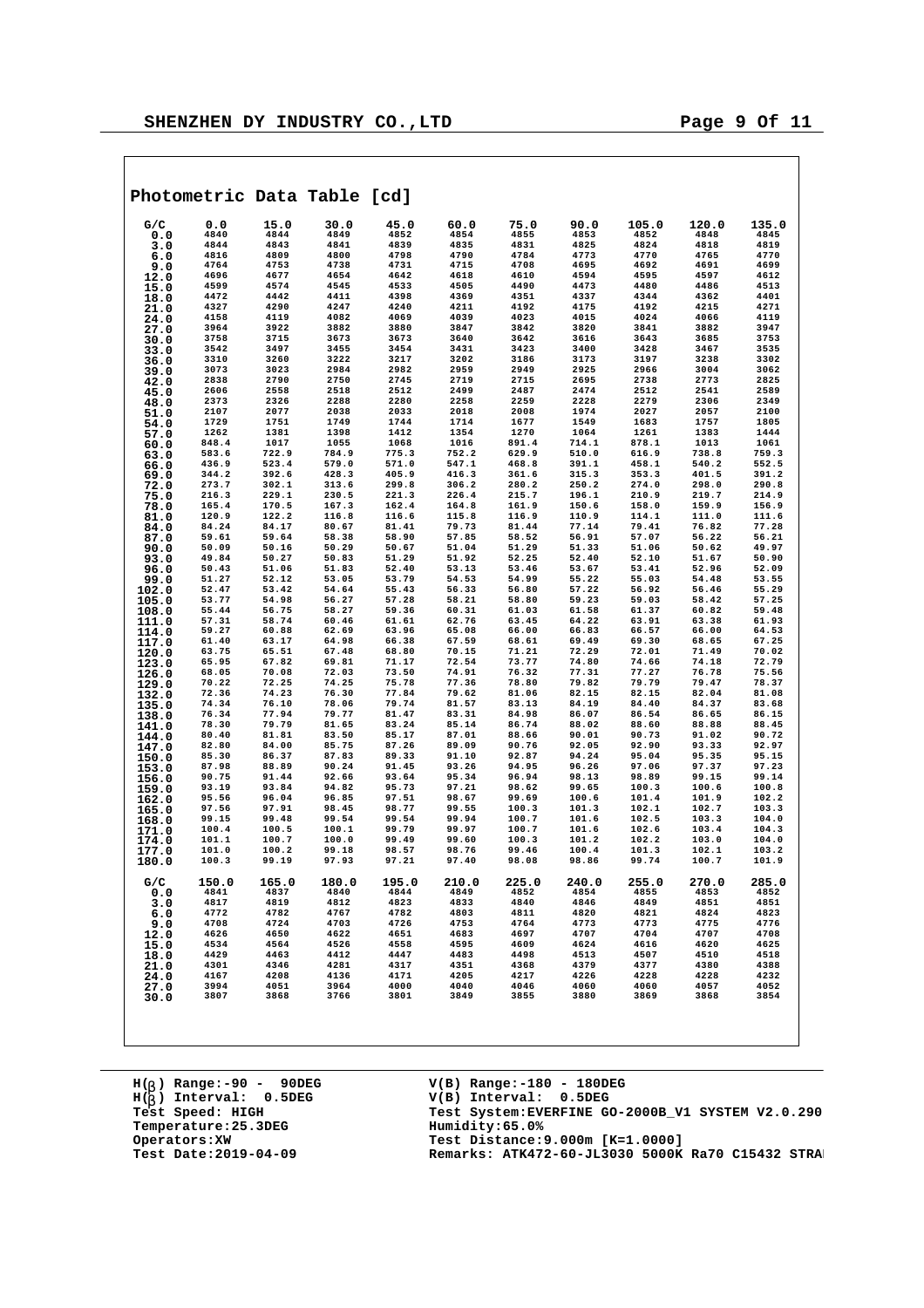|                | Photometric Data Table [cd] |                |                |                |                |                |                |                |                |                |
|----------------|-----------------------------|----------------|----------------|----------------|----------------|----------------|----------------|----------------|----------------|----------------|
| 33.0           | 3586                        | 3651           | 3540           | 3579           | 3635           | 3646           | 3669           | 3658           | 3663           | 3645           |
| 36.0           | 3349                        | 3408           | 3284           | 3328           | 3395           | 3415           | 3447           | 3431           | 3440           | 3423           |
| 39.0           | 3105<br>2856                | 3145<br>2890   | 3012<br>2756   | 3059<br>2800   | 3130<br>2874   | 3167<br>2917   | 3204<br>2956   | 3189<br>2953   | 3201<br>2973   | 3194<br>2966   |
| 42.0<br>45.0   | 2609                        | 2641           | 2509           | 2555           | 2627           | 2671           | 2714           | 2716           | 2743           | 2735           |
| 48.0           | 2363                        | 2395           | 2243           | 2300           | 2384           | 2426           | 2478           | 2470           | 2492           | 2491           |
| 51.0           | 2115                        | 2126           | 1921           | 2004           | 2123           | 2164           | 2220           | 2172           | 2165           | 2194           |
| 54.0           | 1811                        | 1801           | 1503           | 1644           | 1799           | 1851           | 1891           | 1805           | 1740           | 1821           |
| 57.0           | 1432                        | 1421           | 1020           | 1230           | 1415           | 1465           | 1502           | 1369           | 1225           | 1387           |
| 60.0           | 1062                        | 1019           | 656.7          | 842.3          | 1037           | 1052           | 1101           | 941.6          | 777.9          | 964.2          |
| 63.0           | 778.3                       | 705.0          | 464.2          | 577.6          | 744.9          | 738.7          | 778.9          | 636.1          | 519.8          | 654.6          |
| 66.0           | 565.4<br>417.8              | 509.6<br>383.8 | 352.1<br>269.7 | 415.8<br>308.9 | 526.4<br>377.8 | 518.0<br>352.7 | 546.1<br>389.6 | 452.6<br>334.0 | 388.6<br>296.5 | 463.4<br>340.5 |
| 69.0<br>72.0   | 305.5                       | 295.1          | 206.1          | 229.9          | 263.6          | 248.1          | 267.6          | 246.8          | 224.8          | 251.2          |
| 75.0           | 224.0                       | 223.0          | 152.3          | 165.2          | 181.6          | 170.6          | 187.8          | 176.0          | 166.0          | 179.2          |
| 78.0           | 161.1                       | 165.1          | 104.5          | 111.7          | 118.7          | 112.2          | 120.0          | 118.1          | 116.3          | 120.3          |
| 81.0           | 111.5                       | 117.0          | 63.92          | 67.79          | 67.95          | 66.68          | 68.51          | 70.72          | 69.70          | 72.19          |
| 84.0           | 76.46                       | 79.61          | 35.21          | 36.42          | 37.26          | 35.12          | 36.47          | 36.68          | 36.78          | 37.53          |
| 87.0           | 55.67                       | 56.57          | 21.88          | 21.44          | 21.15          | 20.31          | 20.31          | 20.03          | 20.46          | 20.11          |
| 90.0           | 49.56<br>50.33              | 49.06<br>49.63 | 21.05<br>22.78 | 20.25<br>21.83 | 19.45<br>20.85 | 18.96<br>20.32 | 18.48<br>19.81 | 18.19<br>19.51 | 17.87<br>19.14 | 17.88<br>19.25 |
| 93.0<br>96.0   | 51.39                       | 50.47          | 24.84          | 23.66          | 22.54          | 21.96          | 21.41          | 21.09          | 20.75          | 20.87          |
| 99.0           | 52.66                       | 51.62          | 27.04          | 25.71          | 24.49          | 23.83          | 23.26          | 22.94          | 22.69          | 22.79          |
| 102.0          | 54.33                       | 53.06          | 29.31          | 27.90          | 26.64          | 25.90          | 25.28          | 24.97          | 24.66          | 24.90          |
| 105.0          | 56.06                       | 54.76          | 31.75          | 30.21          | 28.78          | 28.14          | 27.48          | 27.18          | 26.89          | 27.18          |
| 108.0          | 58.23                       | 56.75          | 34.32          | 32.65          | 31.31          | 30.51          | 29.82          | 29.55          | 29.30          | 29.62          |
| 111.0          | 60.63                       | 59.00          | 36.94          | 35.18          | 33.71          | 33.01          | 32.30          | 32.02          | 31.89          | 32.17          |
| 114.0          | 63.11                       | 61.47          | 39.63          | 37.76          | 36.26          | 35.57          | 34.85          | 34.59          | 34.37          | 34.83          |
| 117.0          | 65.72<br>68.63              | 64.12<br>66.90 | 42.42<br>45.16 | 40.41<br>43.07 | 38.93<br>41.54 | 38.18<br>40.83 | 37.49<br>40.15 | 37.26<br>39.96 | 37.15<br>39.95 | 37.56<br>40.36 |
| 120.0<br>123.0 | 71.37                       | 69.71          | 47.76          | 45.70          | 44.13          | 43.47          | 42.76          | 42.66          | 42.65          | 43.17          |
| 126.0          | 74.20                       | 72.60          | 50.44          | 48.34          | 46.79          | 46.10          | 45.45          | 45.40          | 45.53          | 46.04          |
| 129.0          | 77.24                       | 75.59          | 53.07          | 50.98          | 49.40          | 48.70          | 48.12          | 48.13          | 48.33          | 48.93          |
| 132.0          | 80.21                       | 78.56          | 55.54          | 53.50          | 51.87          | 51.18          | 50.65          | 50.76          | 51.09          | 51.81          |
| 135.0          | 82.93                       | 81.51          | 57.81          | 55.82          | 54.25          | 53.59          | 53.16          | 53.38          | 53.86          | 54.69          |
| 138.0          | 85.46                       | 84.30          | 59.82          | 57.88          | 56.47          | 55.94          | 55.66          | 55.95          | 56.52          | 57.46          |
| 141.0          | 88.04<br>90.25              | 86.90<br>89.41 | 61.73<br>63.82 | 59.87<br>62.00 | 58.66<br>61.03 | 58.31<br>60.84 | 58.15<br>60.74 | 58.51<br>61.20 | 59.14<br>61.80 | 60.16<br>62.85 |
| 144.0<br>147.0 | 92.75                       | 91.91          | 66.25          | 64.50          | 63.61          | 63.63          | 63.65          | 64.09          | 64.67          | 65.69          |
| 150.0          | 94.91                       | 94.40          | 69.04          | 67.37          | 66.55          | 66.70          | 66.72          | 67.22          | 67.73          | 68.74          |
| 153.0          | 97.29                       | 96.86          | 72.22          | 70.53          | 69.74          | 69.95          | 70.02          | 70.51          | 71.02          | 71.97          |
| 156.0          | 99.38                       | 99.16          | 75.64          | 73.93          | 73.10          | 73.31          | 73.44          | 73.89          | 74.39          | 75.35          |
| 159.0          | 101.2                       | 101.2          | 79.18          | 77.52          | 76.56          | 76.74          | 76.80          | 77.22          | 77.70          | 78.65          |
| 162.0          | 102.7                       | 102.9          | 82.99          | 81.19          | 80.09          | 79.99          | 80.03          | 80.42          | 80.93          | 81.88          |
| 165.0          | 103.9<br>104.8              | 104.3<br>105.3 | 86.71<br>90.29 | 84.72<br>88.12 | 83.36<br>86.53 | 83.12<br>86.19 | 83.13<br>86.20 | 83.58<br>86.63 | 84.09<br>87.24 | 85.08<br>88.29 |
| 168.0<br>171.0 | 105.2                       | 105.9          | 93.66          | 91.39          | 89.72          | 89.26          | 89.25          | 89.74          | 90.41          | 91.35          |
| 174.0          | 105.1                       | 106.1          | 96.59          | 94.53          | 92.82          | 92.27          | 92.26          | 92.77          | 93.51          | 94.45          |
| 177.0          | 104.5                       | 105.8          | 98.77          | 97.30          | 95.68          | 95.06          | 95.11          | 95.72          | 96.43          | 97.37          |
| 180.0          | 103.4                       | 104.9          | 100.4          | 99.17          | 97.92          | 97.21          | 97.36          | 98.05          | 98.87          | 99.75          |
| G/C            | 300.0                       | 315.0          | 330.0          | 345.0          |                |                |                |                |                |                |
| 0.0            | 4848                        | 4845           | 4841           | 4837           |                |                |                |                |                |                |
| 3.0            | 4848<br>4822                | 4842<br>4814   | 4836<br>4805   | 4825<br>4788   |                |                |                |                |                |                |
| 6.0            | 4776                        | 4765           | 4753           | 4731           |                |                |                |                |                |                |
| 9.0<br>12.0    | 4713                        | 4700           | 4686           | 4652           |                |                |                |                |                |                |
| 15.0           | 4628                        | 4613           | 4591           | 4548           |                |                |                |                |                |                |
| 18.0           | 4515                        | 4501           | 4469           | 4415           |                |                |                |                |                |                |
| 21.0           | 4382                        | 4358           | 4321           | 4258           |                |                |                |                |                |                |
| 24.0           | 4224                        | 4186           | 4146           | 4077           |                |                |                |                |                |                |
| 27.0           | 4039                        | 3991           | 3949           | 3875           |                |                |                |                |                |                |
| 30.0           | 3839                        | 3785           | 3738           | 3663           |                |                |                |                |                |                |
| 33.0           | 3626<br>3406                | 3570<br>3351   | 3523<br>3299   | 3442<br>3209   |                |                |                |                |                |                |
| 36.0<br>39.0   | 3177                        | 3127           | 3070           | 2977           |                |                |                |                |                |                |
| 42.0           | 2953                        | 2906           | 2843           | 2747           |                |                |                |                |                |                |
| 45.0           | 2725                        | 2677           | 2613           | 2516           |                |                |                |                |                |                |
| 48.0           | 2490                        | 2443           | 2379           | 2280           |                |                |                |                |                |                |
| 51.0           | 2227                        | 2178           | 2121           | 1991           |                |                |                |                |                |                |
| 54.0           | 1881                        | 1847           | 1784           | 1606           |                |                |                |                |                |                |
| 57.0           | 1474                        | 1450           | 1386           | 1184           |                |                |                |                |                |                |
| 60.0           | 1075<br>777.0               | 1049<br>741.0  | 1016<br>737.0  | 810.2<br>558.6 |                |                |                |                |                |                |
| 63.0<br>66.0   | 562.9                       | 528.9          | 527.5          | 405.5          |                |                |                |                |                |                |
|                |                             |                |                |                |                |                |                |                |                |                |

**H( ) Range:-90 - 90DEG** H(<sub>b</sub>) Range:-90 - 90DE<br>H(<sub>b</sub>) Interval: 0.5DEG **b Temperature: 25.3DEG**<br> **Operators: XW**